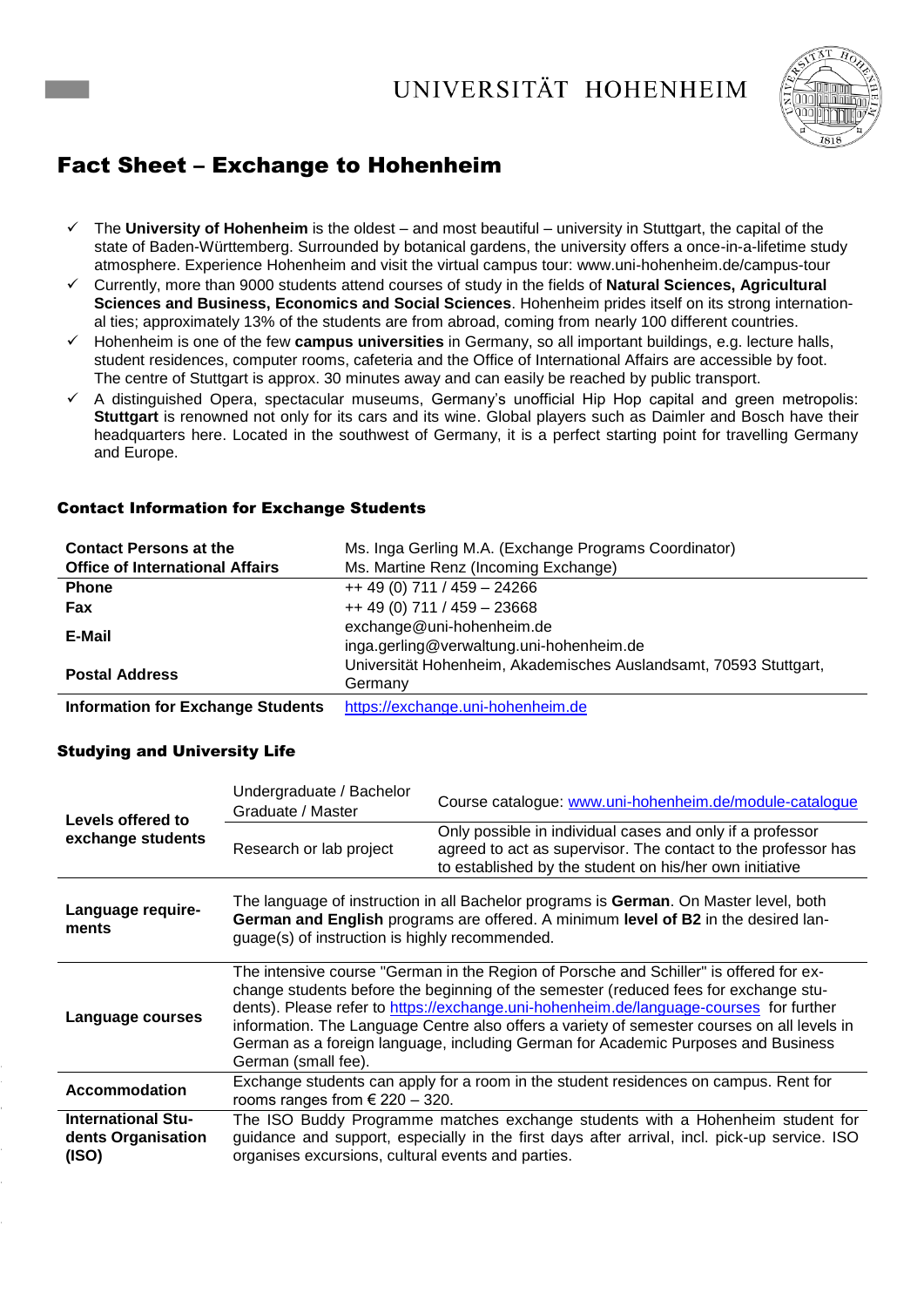# UNIVERSITÄT HOHENHEIM



### Academic Calendar

|                                                                                             | <b>Winter semester</b><br>(October – March)            | <b>Summer semester</b><br>(April - September)          |
|---------------------------------------------------------------------------------------------|--------------------------------------------------------|--------------------------------------------------------|
| <b>Nomination Deadline</b>                                                                  | 30. April                                              | 31. October (of the previous year)                     |
| Deadline for international ex-<br>change applications and student<br>residence applications | June 1 (for winter semester and<br>academic year)      | December 1 (of the previous year)                      |
| <b>Application deadline for intensive</b><br>language course (German)                       | approx. June 15                                        | approx. December 15                                    |
| Allocation of residence rooms                                                               | mid-August                                             | mid-February                                           |
| Start of intensive language course                                                          | beginning of September                                 | beginning of March                                     |
| Arrival for students not taking part<br>in the language course                              | beginning of October                                   | beginning of April                                     |
| <b>Orientation Week</b>                                                                     | mid-October                                            | beginning of April                                     |
| Beginning and end of lecture-<br>period                                                     | mid-October to mid-February                            | beginning of April to end of July                      |
| <b>Examination period</b>                                                                   | the three weeks after the end of the<br>lecture period | the three weeks after the end of the<br>lecture period |
| https://exchange.uni-hohenheim.de/important-dates                                           |                                                        |                                                        |

### Study Programmes

 $\overline{\phantom{0}}$ 

| <b>Faculty</b><br><b>Undergraduate / Bachelor</b>                    |                                                                                                                                                                                                                                                                      | <b>Graduate / Master</b>                                                                                                                                                                                                                                                                                                                                                                      |  |
|----------------------------------------------------------------------|----------------------------------------------------------------------------------------------------------------------------------------------------------------------------------------------------------------------------------------------------------------------|-----------------------------------------------------------------------------------------------------------------------------------------------------------------------------------------------------------------------------------------------------------------------------------------------------------------------------------------------------------------------------------------------|--|
| <b>Natural Sciences</b>                                              | Nutritional Management and Diet-<br>$\bullet$<br>etics<br>Biology Teacher Program for Sec-<br>$\bullet$<br>ondary Schools (B.A.)<br>Food Science and Biotechnology<br>$\bullet$<br>Food Chemistry<br>$\bullet$<br><b>Nutritional Science</b><br>$\bullet$<br>Biology | Bioeconomy*<br>Biology<br>Biology Teacher Program for Secondary Schools<br>(M.Ed.)<br><b>Clinical Nutrition</b><br>Earth System Science*<br>Food Chemistry<br>Food Biotechnology*<br>Food Science and Engineering*<br><b>Molecular Nutritional Science</b>                                                                                                                                    |  |
| Agricultural<br><b>Sciences</b><br>FactSheet University of Hohenheim | Agricultural Biology<br>Agricultural Sciences<br>Biobased Products and Bioenergy                                                                                                                                                                                     | <b>Agricultural Sciences</b><br>Agribusiness<br>Agricultural Economics*<br>Agricultural Sciences in the Tropics and Subtropics*<br>Bioenergy<br>Bioeconomy*<br>Crop Sciences*<br>Environmental Science - Soil, Water, and Biodiversity*<br>Environmental Protection and Agricultural Food Produc-<br>tion*<br>Organic Agriculture and Food Systems*<br>Landscape Ecology*<br><b>July 2017</b> |  |